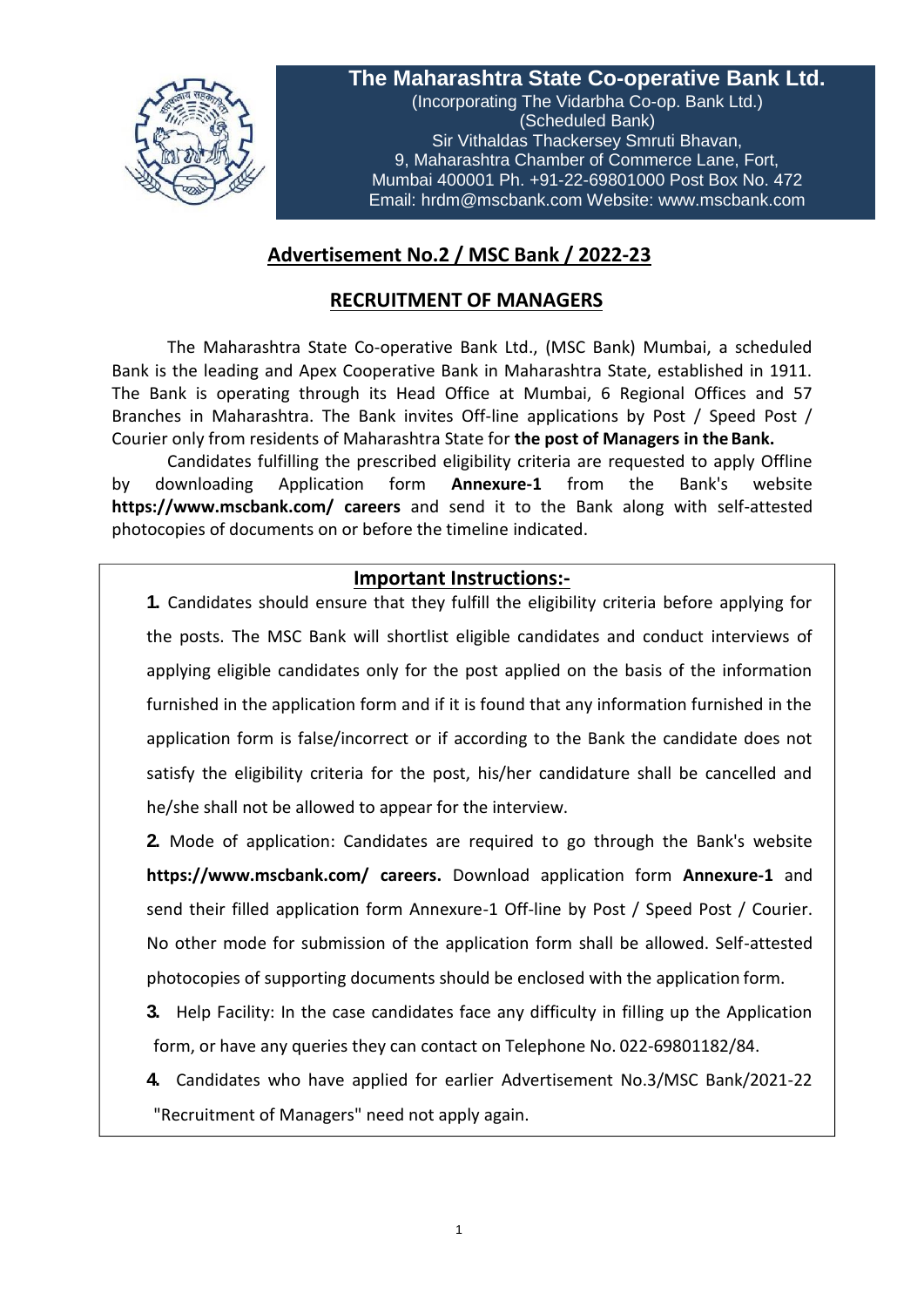# **Detailed advertisement -**

The Maharashtra State Co-operative Bank Limited is inviting applications for recruitment of the post of Managers through interview. Interested and eligible candidates are required to download the Application form **Annexure-1** from the Bank's website and send it by Post/ Speed Post / Courier.

# **A) Designation**

## **Manager, Banking -- 01 Post.**

# **Eligibility criteria for the post are as follows:**

## **1. Educational Qualification :**

- Graduate in any discipline with minimum First Class.
- Additional qualifications such as JAIIB/ CAIIB shall be preferred.
- Candidates with Chartered Accountant (CA) qualification shall be preferred.
- **2. Age Limit :** Minimum 40 years and not more than 55 years as on 01.02.2022.Relaxation may be given on the basis of experience.

#### **3. Work Experience:**

- Minimum 05 years' experience in the Senior Management or Head of Banking Department or Head of Accounts Department or equivalent in Urban Co-op. Bank/ DCC Bank.
- Total experience in Banking should be at least 15 years.
- Candidates should be well versed in advance banking techniques and be competent in today's competitive banking scenarios. As well as he / she should have recent Banking knowledge and be conversant with Information Technology.
- The candidate is required to work in line with the Bank's progress by increasing the Bank's business following the policies and guidelines of RBI & NABARD.
- Candidates must have expertise of all sides of banking business.

## **4. Scope of work :**

Manager is the senior management level officer. Scope of work in this category is to manage the work of banking staff and to improve the performance of Bank branches and expected to perform the tasks assigned by the Bank management from time to time.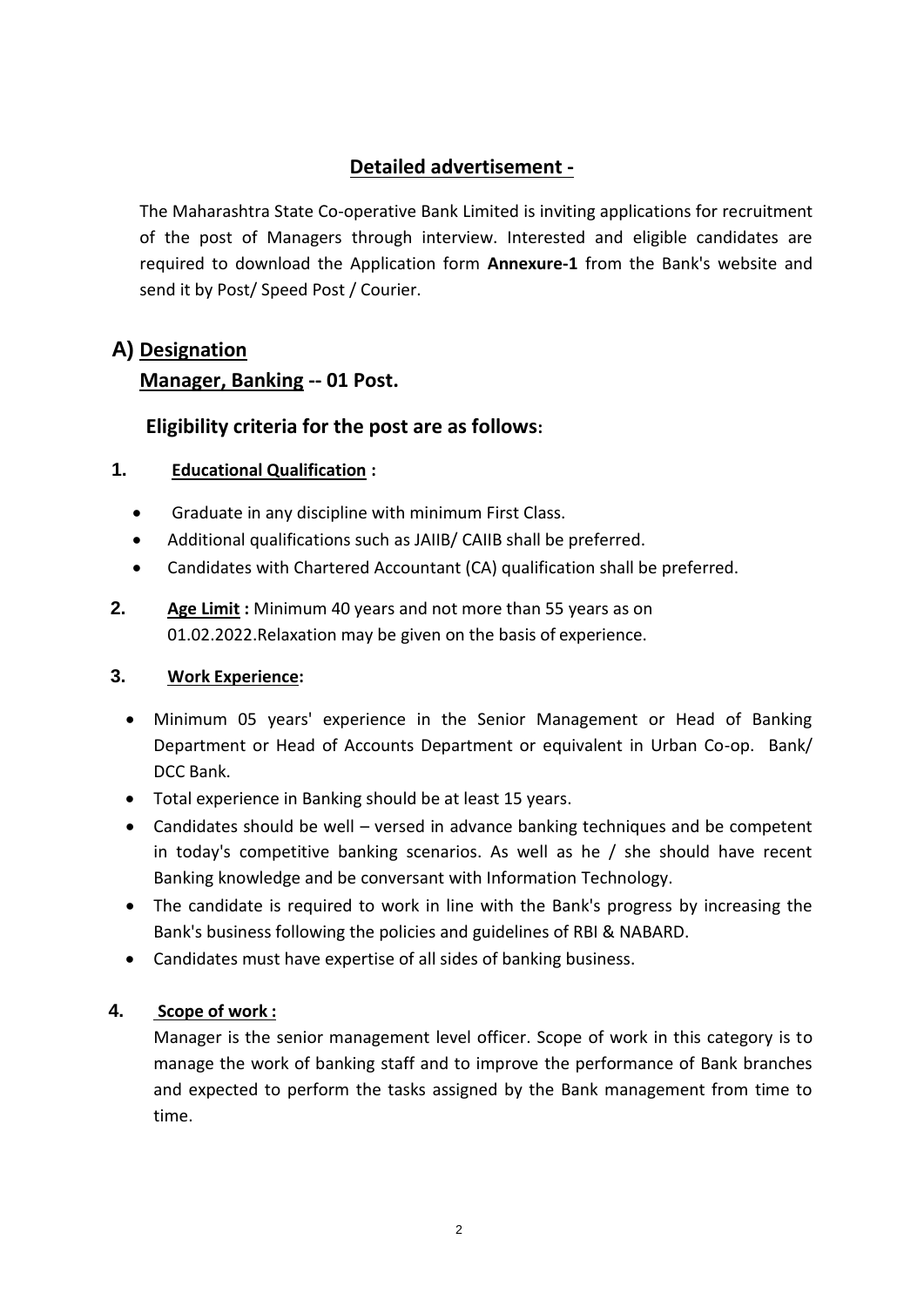# **B) Designation Manager, DCC Bank Department -- 01 Post.**

## **Eligibility Criteria for the post are as follows:**

## **1. Educational Qualification :**

- Graduate in any discipline with minimum First Class.
- Additional qualifications such as JAIIB/ CAIIB shall be preferred.
- Candidates with Chartered Accountant (CA) qualification shall be preferred.
- **2. Age Limit : :** Minimum 40 years and not more than 55 years as on 01.02.2022.Relaxation may be given on the basis of experience.

### **3. Experience :**

- Minimum 05 years' experience in the senior level management as a Manager or equivalent in District Central Co-op. Bank.
- Total experience in Banking should be at least 15 years.
- Candidates should well versed in advance banking techniques and be competent in today's competitive banking scenarios. As well as he / she should know recent Banking and be conversant with Information Technology.
- The candidate is required to work in line with the Bank's progress by increasing the Bank's business following the policies and guideline of RBI & NABARD.
- Candidates must have knowledge in co-operative structural finance.

#### **4. Scope of work :**

- To manage the work of Central Financing Agencies Department/DCC Bank Department and to improve the performance of Bank and expected to perform as per the tasks assigned by the Bank management from time to time.
- To overseas the financial health of District Central Co-op. Bank for various loan purposes.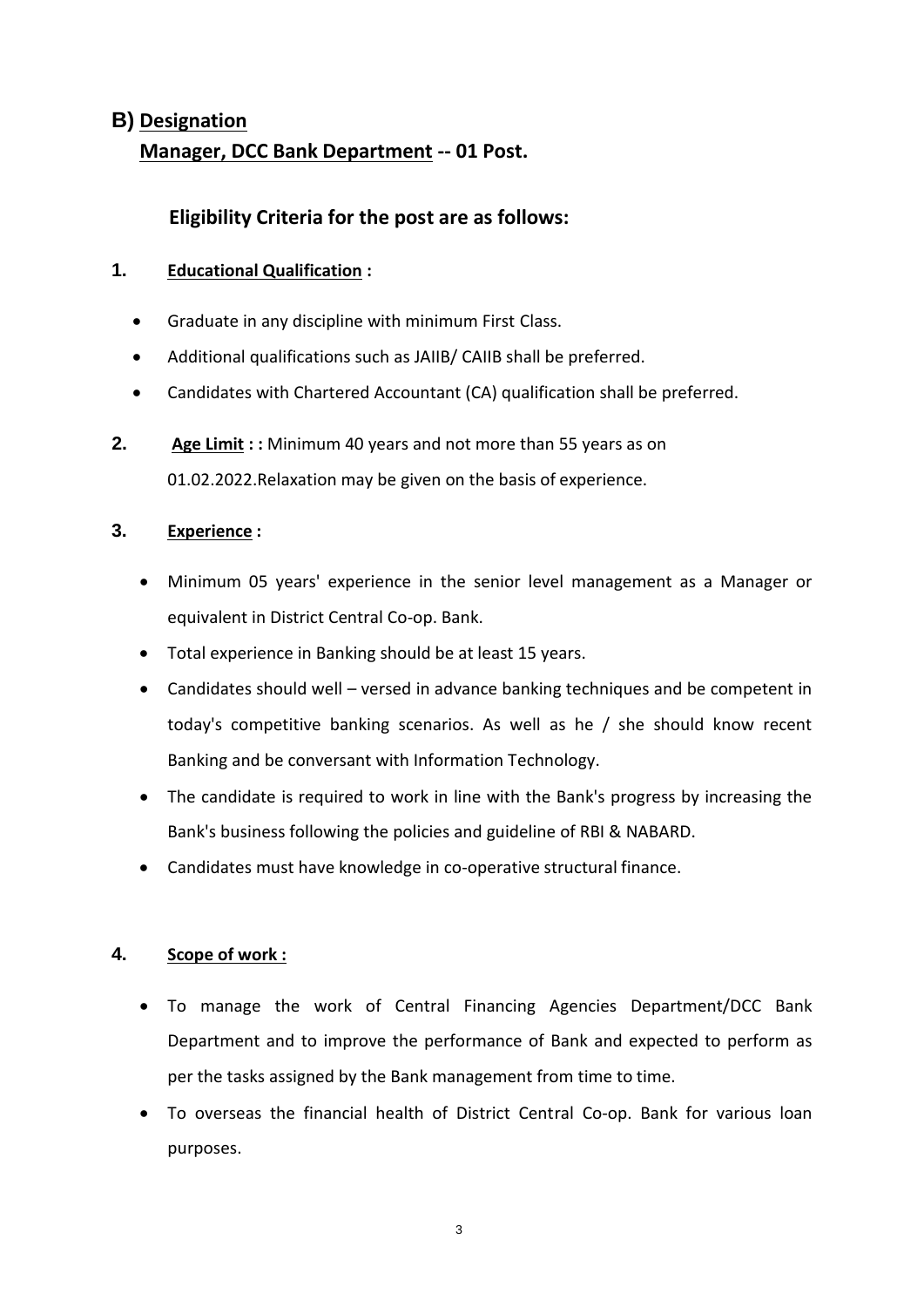# **C) Designation Manager, Urban Bank Department -- 01 Post.**

# **Eligibility Criteria for the post are asfollows:**

- **1. Educational Qualification :**
	- Graduate in any discipline with minimum First Class.
	- Additional qualifications such as JAIIB/ CAIIB shall be preferred.
	- Candidates with Chartered Accountant (CA) qualification shall be preferred.
- **2. Age Limit :** Minimum 40 years and not more than 55 years as on 01.02.2022.Relaxation may be given on the basis of experience.

# **3. Experience :**

- Minimum 05 years' experience in the Senior Management as a Manager or equivalent in Urban Co-op. Bank.
- Total Experience in Banking should be at least 15 years.
- The candidate should well-versed in advance banking techniques and be competent in today's competitive banking scenarios. As well as he / she should have recent Banking knowledge and be conversant with Information Technology.
- Candidate should handle increasing urban banking credit volume business and be conversant with credit appraisal of the aforesaid business.
- Candidate should be thoroughly conversant with RBI & NABARD guidelines.

# **4. Scope of work :**

To manage the work of Urban Bank Department and to improve the performance of bank in Urban Bank's portfolio and expected to perform the tasks assigned by the Bank management from time to time.

# **Other information :**

- **1. Emoluments:** Approximately Rs. 85,000/- per month.
- **2. General conditions:**
- **Languages :**

Knowledge of (Marathi / Hindi / English) languages Spoken/Written is essential.

## **Selection process :**

1] Bank will short list eligible candidates then the selection of the candidates in the services of the Bank will be done on the basis of interview.

2] Probation period: Candidates will be appointed on probation for 06 months and then will be confirmed on attaining satisfactory performance appraisal report.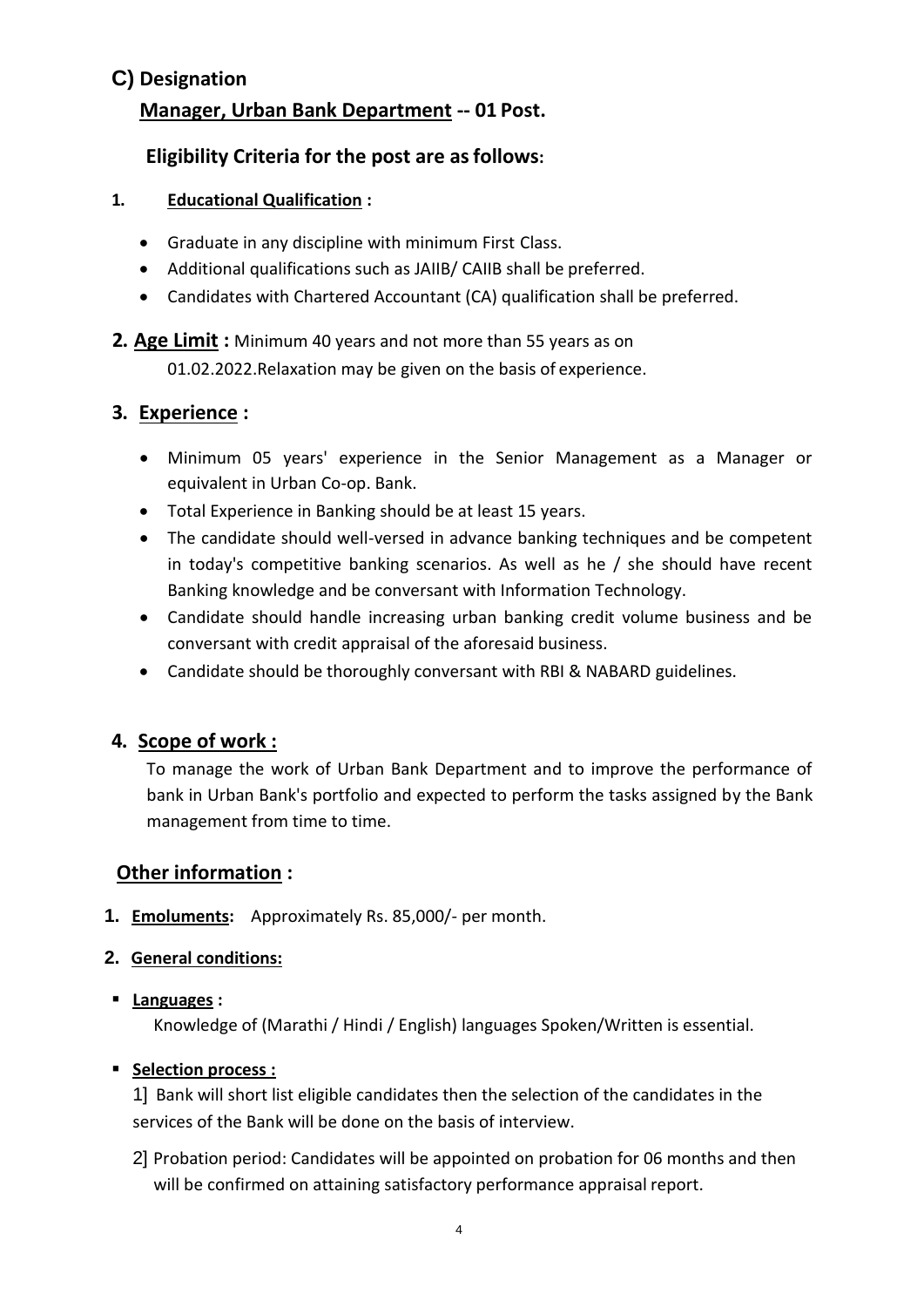#### **How to Apply :**

Bank's official website is: **http[s://www.mscbank.com/careers](http://www.mscbank.com/careers)**

Candidates are required go through the website [www.mscbank.com.](http://www.mscbank.com/) Download the application form **Annexure-1.** The applicants are required to submit only single application in the format specified in **Annexure-1** by post. **Self-attested photocopies of supporting documents should be enclosed with the application form.**

All candidates are required to submit an undertaking in the application that they have informed in writing to their Head of Office/Department that they have applied for the post of Manager (Banking Department /DCC Bank Department/Urban Banking Department) in the MSC Bank. Candidates should note that in case a communication is received from their employer by the Board withholding permission to the candidates applying for/appearing at the interview, their application will be liable to be rejected/candidature will be liable to be cancelled. At the time of joining, the recommended candidates will have to bring proper discharge certificates from their employer.

#### **NOTE:**

The candidates applying for the posts should ensure that they fulfil all the eligibility conditions. If on verification at any time before or after the Interview, it is found that they do not fulfil any of the eligibility conditions; their candidature for the interview will be cancelled by the Board. If any of their claims is found to be incorrect, they may render themselves liable to disciplinary action by the Board. A candidate who is or has been declared by the Board to be guilty of

Obtaining support for his/her candidature by the following means, namely:

- a.Offering illegal gratification to, or
- b. Applying pressure on, or
- c.Blackmailing, or threatening blackmail any person connected with the conduct of the selection process, or
- d. Impersonating, or
- e. Procuring impersonation by any person, or
- f. Submitting fabricated documents or documents which have been tampered with, or Making statements which are incorrect or false or suppressing material information, or
- g. Attempting to commit or as the case may be abetting the Commission of all or any of the acts specified in the foregoing clauses; may in addition to rendering himself/herself liable to criminal prosecution, be liable.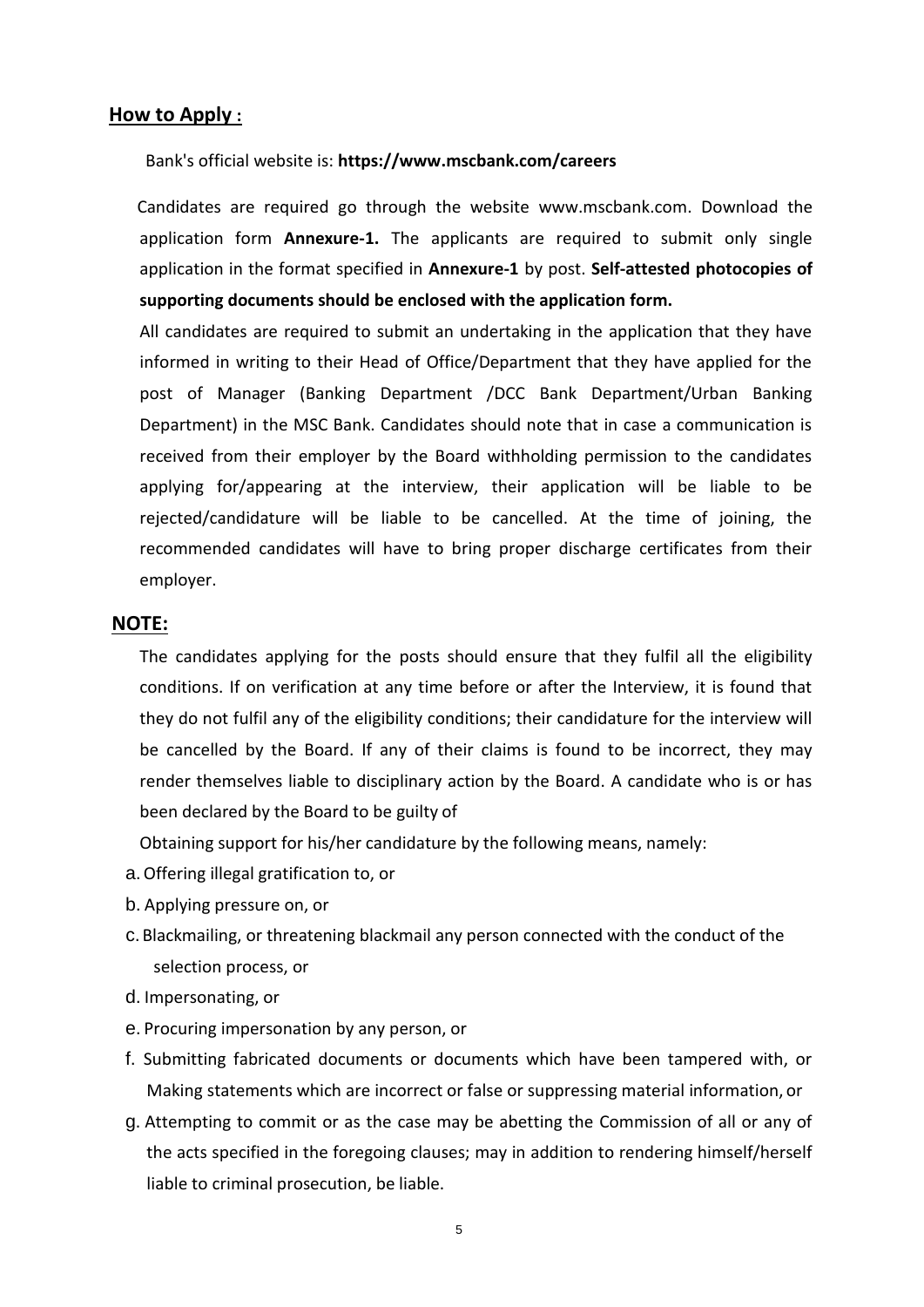- To be disqualified by the Board from the interview for which he/she is a candidate and/or
- To be debarred either permanently or for a specified period (i) by the Board from any selection held by them; (ii) by the Bank from any employment under them; (iii) dismissal from service by the Bank if he/she is already in Bank's employment; and (iv) if he/she is already in some other service, the Board writing to his/her employer for taking disciplinary action.
- Provided that no penalty shall be imposed except after (i) giving the candidate an opportunity of making such representation, writing as he/she may wish to make in that behalf; and (ii) taking the representation, if any, submitted by the candidate within the period allowed to him/her into consideration.

## **Submission of Application form:**

Application form should be submitted in sealed cover by **Post / Speed Post / Courier.**

No other mode for submission of the application form shall be allowed.

### **(Super-scribed as Application for the post of Manager \_).**

**To,**

#### **The Managing Director,**

The Maharashtra State Co-operative Bank Ltd., Mumbai, Sir Vithaldas Thackersey Smurti Bhavan, 9, Maharashtra Chamber of Commerce Lane, Fort, Mumbai – 400 001. Post Box No-472.

#### **Last date of Submission :**

#### **The applications should reach the Bank on or before 24.06.2022 up to 5.15 p.m.**

Date of interview will be communicated to the eligible candidates accordingly.

## **GENERAL INSTRUCTIONS :-**

- 1. Bank does not assume any responsibility for the candidates not being able to submit their applications within the last date on account of or for any reason.
- 2. Any canvassing by or on behalf of the candidates or to bring political or other outside influence with regard to their selection/recruitment shall be considered as disqualification.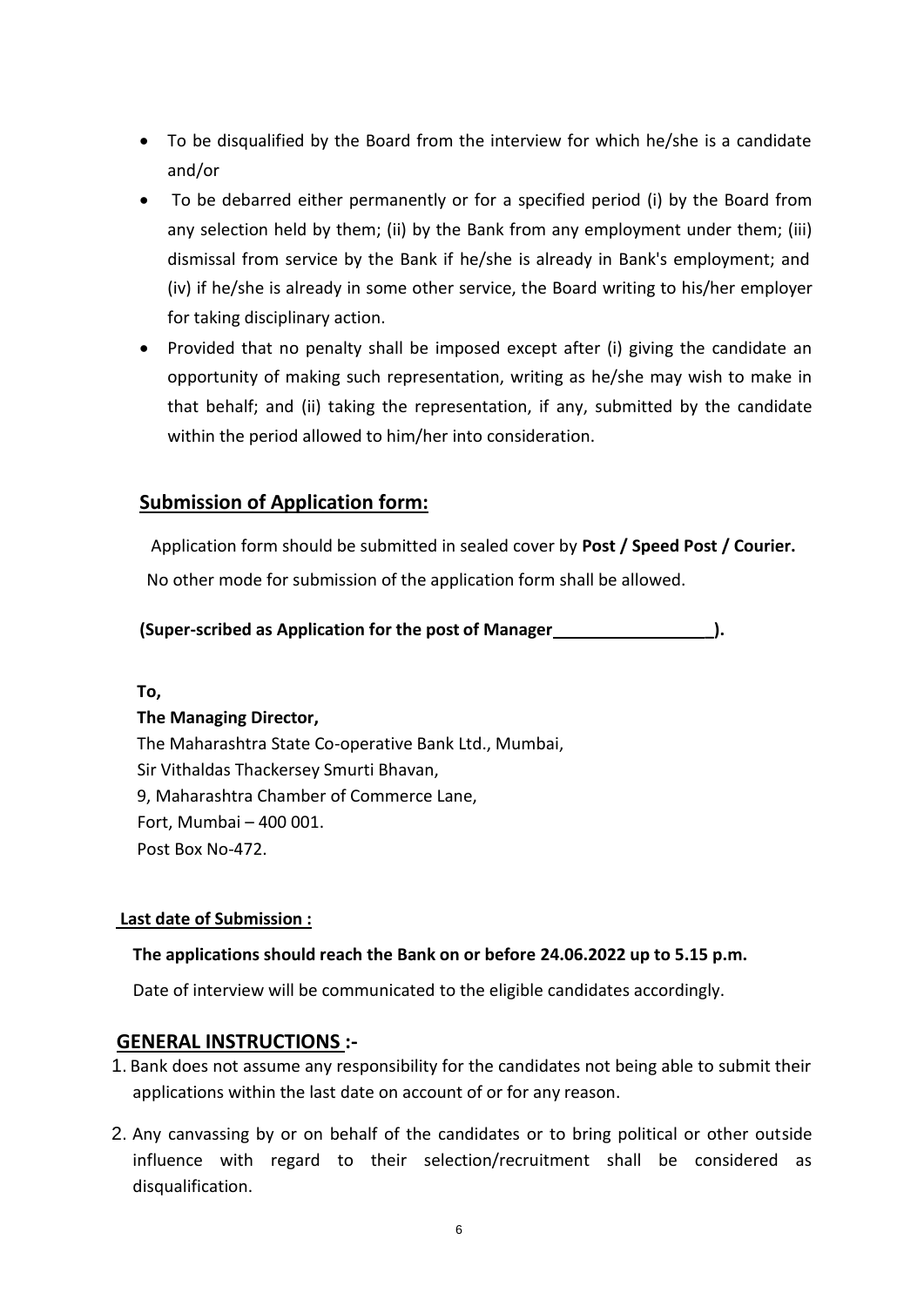- 3. In all matters regarding eligibility, interviews, assessment, prescribing minimum qualifying, etc. standards in interview, in relation to number of vacancies and communication of result, etc. the Banks's decision shall be final and binding on the candidates and no correspondence shall be entertained in this regard.
- 4. Please note that Corrigendum, if any, issued on the above advertisement, will be published only on the Bank's website https:[//www.mscbank.com/careers.](http://www.mscbank.com/careers)
- 5. Any resultant dispute arising out of this advertisement shall be subject to the sole jurisdiction of the Courts situated at Mumbai only.

 Sd/- **Date :-14.06.2022 (Dr. Ajit R. Deshmukh) Place :- Mumbai** Managing **Director**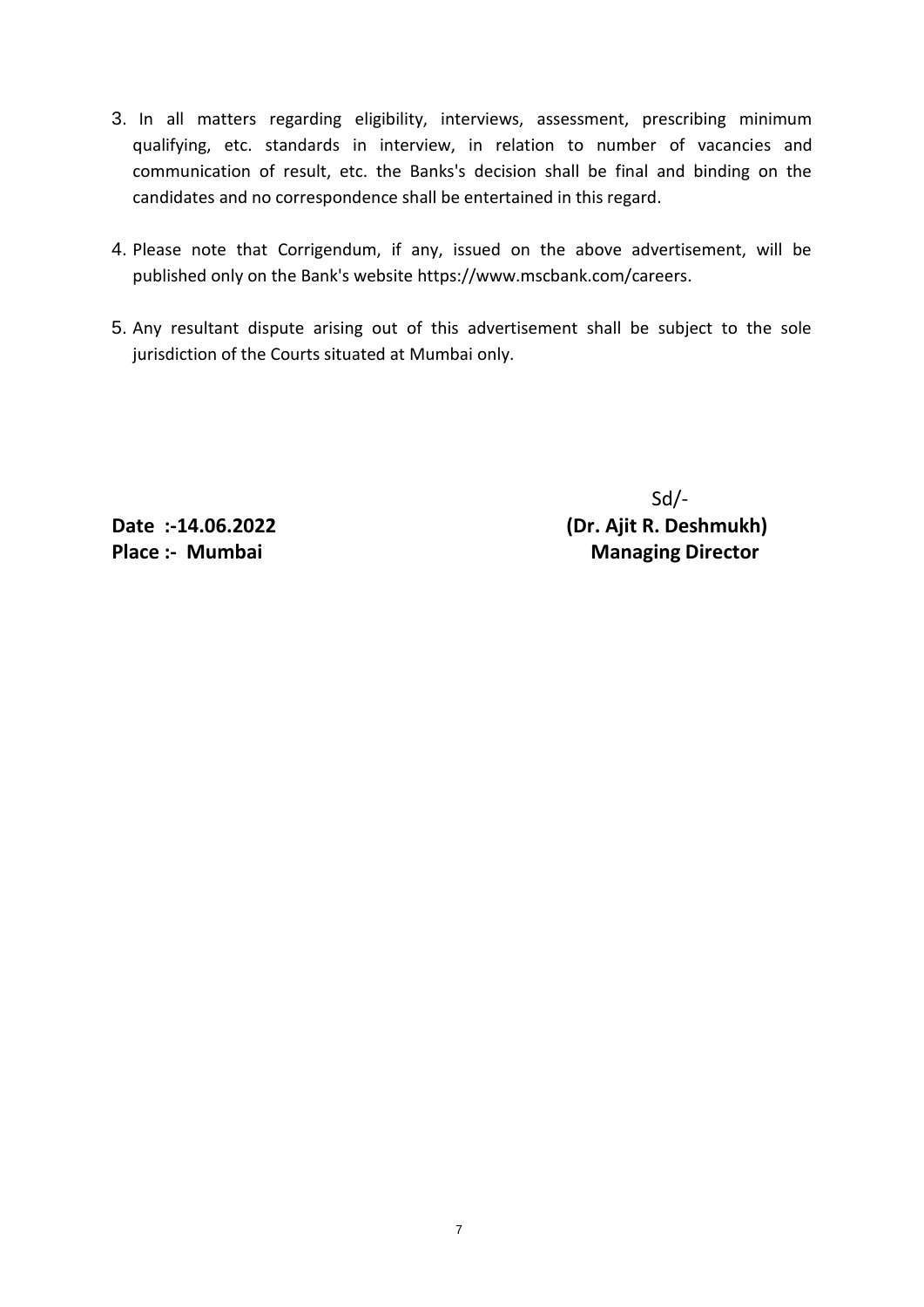# **The Maharashtra State Cooperative Bank Ltd.,**

(Incorporating the Vidarbha Cooperative Bank Ltd.)

## **Scheduled Bank**

Affix recent passport sized photograph and sign across**. Do not pin/staple the photo.**

## **Application for the post of Manager –**

- **□ 1.Banking Department.**
- **□ 2. DCC Bank Department.**
- **□ 3. Urban Banking Department. (Tick at the appropriate box)**

| 1. | <b>Full Name</b>           | $\ddot{\cdot}$       |                              |
|----|----------------------------|----------------------|------------------------------|
| 2. | Date of Birth              | ÷                    |                              |
| 3. | Gender                     | $\ddot{\phantom{a}}$ | Female $\Box$<br>Male $\Box$ |
| 4. | Age as on 01.02.2022,      |                      | Years Month                  |
| 5. | <b>Residential Address</b> | $\ddot{\cdot}$       |                              |
|    |                            |                      |                              |
|    |                            |                      |                              |
|    |                            |                      | Pin Code No.                 |
| 6. | E-mail ID                  | $\ddot{\cdot}$       |                              |
| 7. | Telephone No/ Mobile No.   | $\ddot{\cdot}$       |                              |
| 8. | PAN No.                    | ٠<br>$\bullet$       |                              |
| 9. | Aadhar No.                 | $\cdot$              |                              |

10. Educational Qualifications :

| Qualification | <b>University</b> | <b>Year of Passing</b> | % of Marks |
|---------------|-------------------|------------------------|------------|
|               |                   |                        |            |
|               |                   |                        |            |
|               |                   |                        |            |

**Note- Please enclose self-attested photocopies of relevant qualification certificates along with the application form.**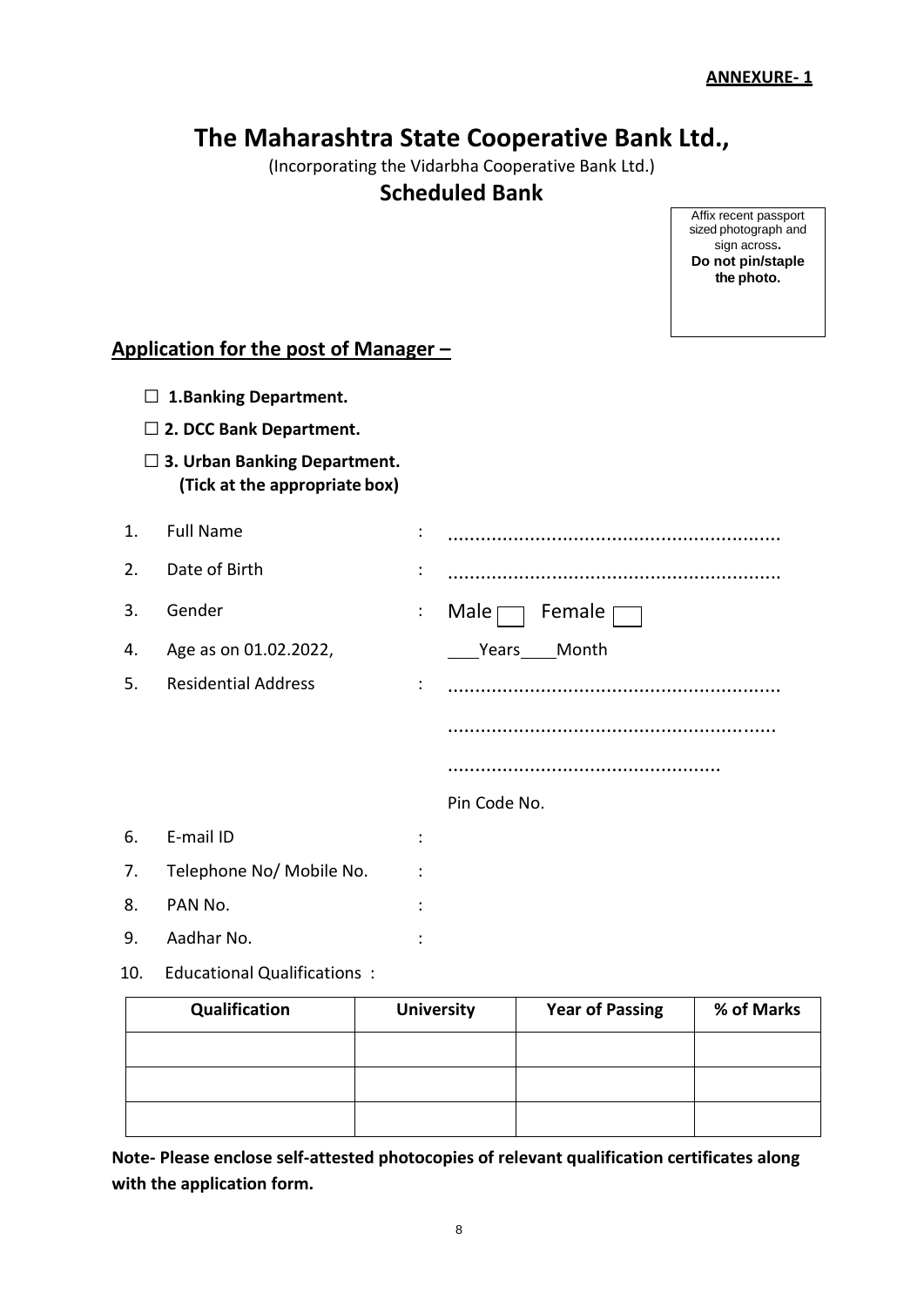#### **11. Additional / Professional qualification:**

| <b>Professional Qualification</b>          | <b>Year of Passing</b> |
|--------------------------------------------|------------------------|
| JAIIB / CAIIB                              |                        |
| Diploma in Cooperative Business Management |                        |
| Diploma of Cooperative Management          |                        |
| LLB / LLM                                  |                        |
| Others                                     |                        |

**Note- Please enclose self-attested photocopies of relevant qualification certificates along with the application form.**

#### **12. Work Experience:**

| <b>Employer</b> | Designation | Date of | Date of   | Portfolio | Level of          |
|-----------------|-------------|---------|-----------|-----------|-------------------|
|                 |             | Joining | Promotion | handled   | <b>Management</b> |
|                 |             |         |           |           |                   |
|                 |             |         |           |           |                   |
|                 |             |         |           |           |                   |
|                 |             |         |           |           |                   |
|                 |             |         |           |           |                   |
|                 |             |         |           |           |                   |

**Note- Please enclose self-attested photocopies of relevant experience certificates along with the application form.**

#### **13. Achievements:**

| $:$ Sr.<br>No. | <b>Particulars</b> | Award/Certificate/<br>Scholarship | <b>Proficiency in</b><br>Games/Sports | <b>Proficiency in literary</b><br>work/art/culture |
|----------------|--------------------|-----------------------------------|---------------------------------------|----------------------------------------------------|
|                |                    |                                   |                                       |                                                    |
|                |                    |                                   |                                       |                                                    |
|                |                    |                                   |                                       |                                                    |
|                |                    |                                   |                                       |                                                    |